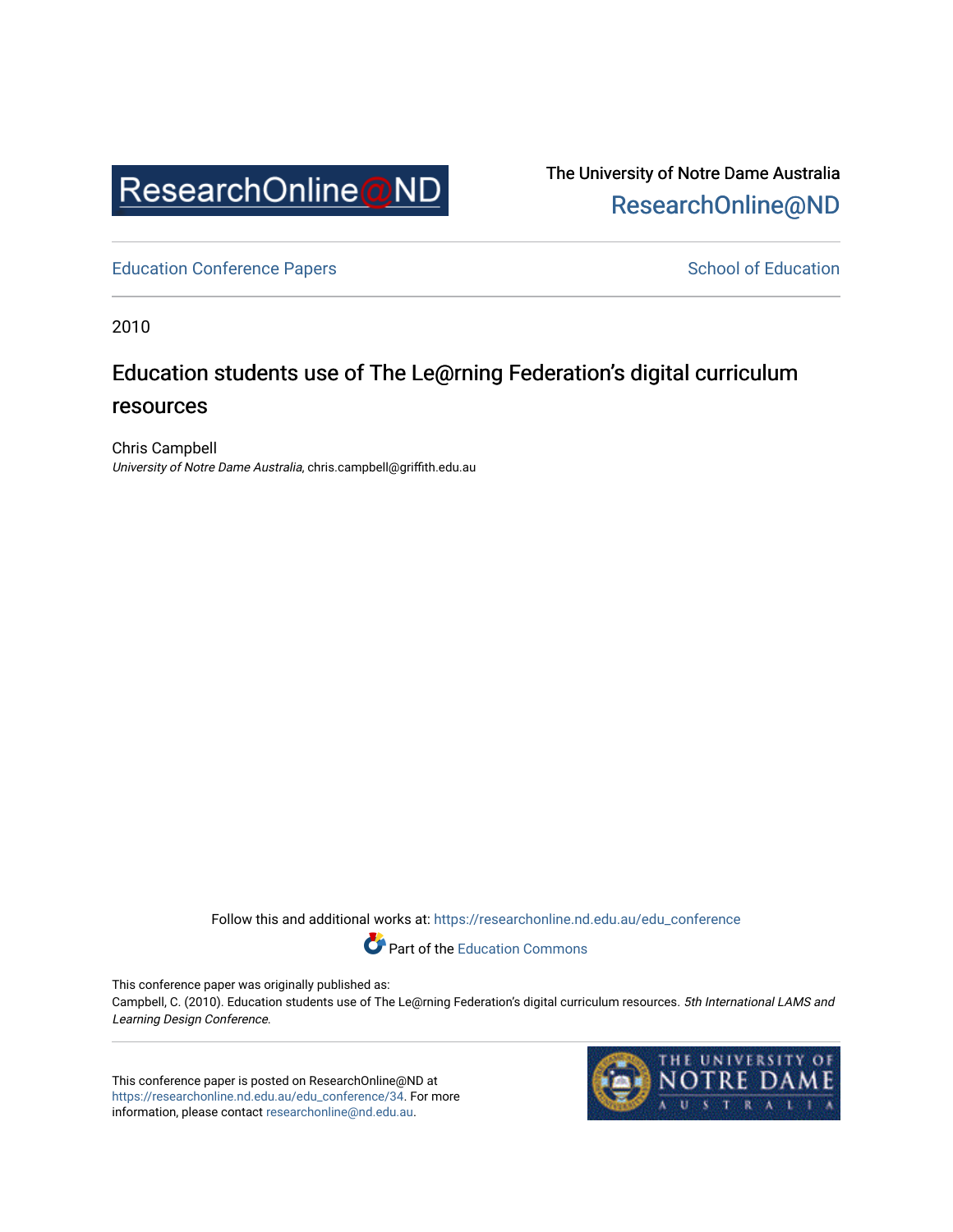# **Education students use of The Le@rning Federation's digital curriculum resources**

#### **Dr Chris Campbell**

School of Education The University of Notre Dame Australia, Sydney Campus

> The Le@rning Federation was created in order to assist educational facilities to provide 21<sup>st</sup> century education to school students. This study introduced and investigated the use of learning objects that were created by, and digital resources that were negotiated by The Le@rning Federation and their use in a technology unit in pre-service teacher education. This study involved 225 students from the Sydney campus of the University of Notre Dame Australia, with students signing up to The Le@rning Federation's e-content website. This gave them access to the content in the website for the entire year from any computer with Internet access. Use of learning objects was embedded into the unit with students given the opportunity to add them into an assignment as well as use them in class. A qualitative research methodology was used for this study, with students responding to an online questionnaire. Results indicate that pre-service teachers respond positively to having access to The Le@rning Federation's online content. They also indicate that they will access this digital content when on practicum and in their classes in the future.

Keywords: Learning objects, The Le@rning Federation, pre-service education, digital curriculum resources

It is important to prepare our pre-service education teachers for the classroom of tomorrow. One innovative way this can be done is by ensuring pre-service teachers have a good understanding of learning objects and the digital curriculum resources that are available for Australian teachers to access and use in their teaching. This research project explored the introduction of these learning objects to pre-service teachers on the Sydney campus of The University of Notre Dame Australia.

Learning objects have been used in schools for the past few years and are assisting in advancing education in the  $21<sup>st</sup>$ Century. The IEEE Learning Technology Standards Committee (2005) takes a very broad view of a learning object and uses the definition of "any entity, digital or non-digital, which can be used, re-used or referenced during technology supported learning". Digital curriculum resources can be single item resources including items such as "speeches, songs, interviews, photos, artwork, posters, maps, documents and cartoon" (Education Services Australia, 2010a). They can be sound files that include speeches, radio broadcasts, songs and interviews. They can also be moving images from a variety of sources such as films, documentaries, and television (Education Services Australia, 2010a).

The Le@rning Federation is an Australian and New Zealand Federal and State governments' initiative that began in 2001 in order to assist educational facilities, and particularly schools, to be able to provide  $21<sup>st</sup>$  century education to all students (Curriculum Corporation, 2009a). The Le@rning Federation makes and licenses two types of content, those being learning objects, or multimedia resources, and digital curriculum resources. The learning objects are generally created under license for The Learning Federation, while digital resources are items that have been sourced from cultural and scientific institutions and checked for quality prior to being placed into The Le@rning Federation's repository (Curriculum Corporation, 2009b). To date, The Le@rning Federation has developed approximately 9000 digital curriculum resources for use in schools (Curriculum Corporation, 2010). Prior to each learning object being released field trials have been conducted in classrooms and revisions then carried out on the learning objects in order for them to have a high quality (Freebody, Reimann, & Tiu, 2008b).

Much has been written in Australia about The Le@rning Federation and the digital content that has been developed (Baker, 2010; Clarke, 2004; Clarke & Gronn, 2004; Gaffney, 2010; Reimann, Freebody, Hornibrook, & Howard, 2009). Access to The Le@rning Federation learning objects has improved since 2006 and subsequently there has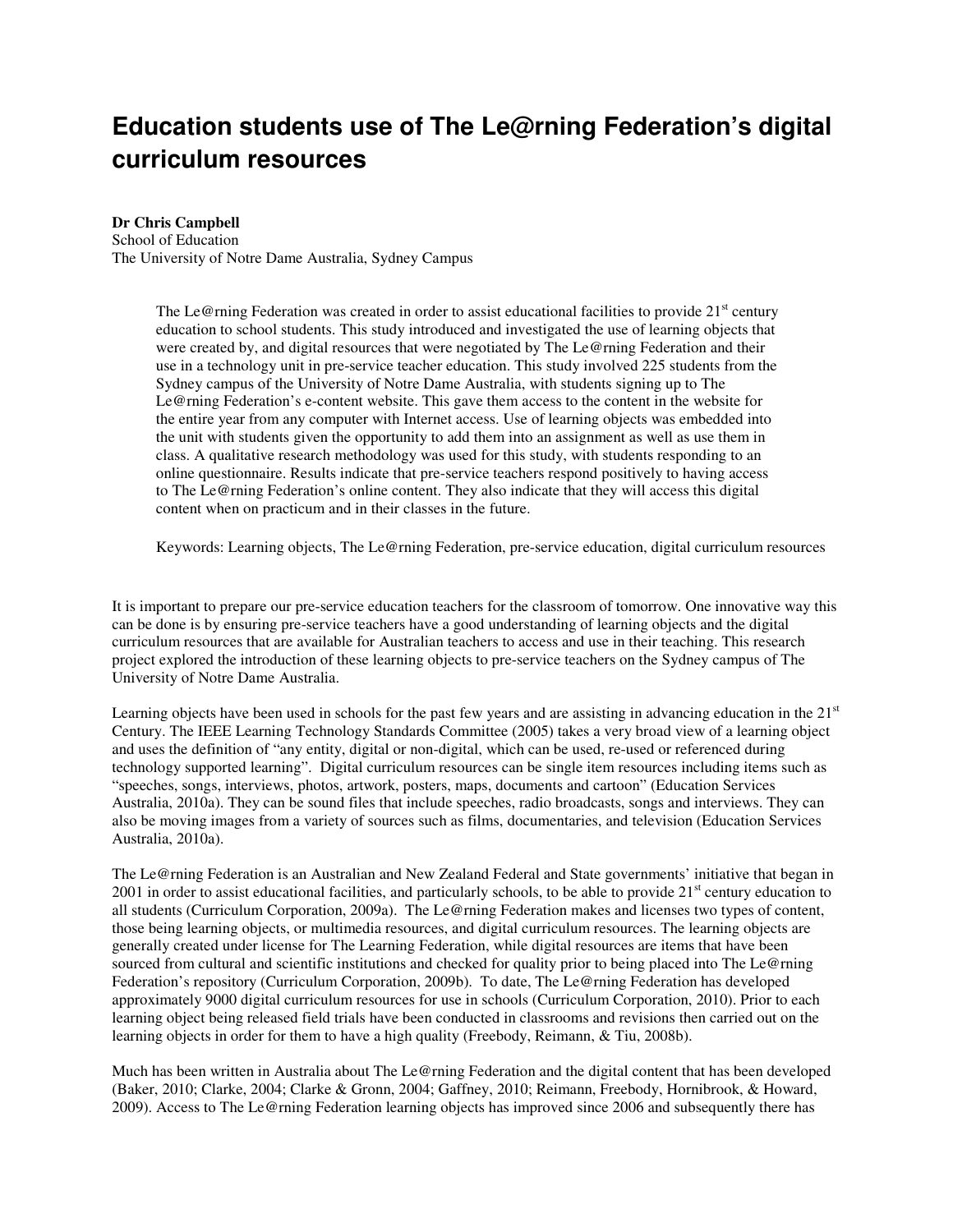been increased use of these learning objects (Curriculum Corporation, 2009c). Online curriculum content is becoming increasingly popular and is being used across a variety of educational sectors. All pre-service teachers have access to the repository through a yearly sign up process which all education students at The University of Notre Dame Australia are emailed about or are taught specifically about. The Le@rning Federation states that the learning objects repository allows pre-service teachers to:

- discover high-quality digital curriculum resources for teaching and learning;
- find interactive learning objects, audio files and moving and still images;
- explore units of work and teaching ideas related to the Australian Curriculum;
- make use of sophisticated browse, search and filter technology;
- create personal favourite lists of resources. (Education Services Australia, 2010b)

School use of The Learning Federation's digital curriculum content has been reported in various ways and in numerous studies. These include studies on this implementation process and the integration of learning objects into classrooms (See Clarke, 2004; Clarke & Gronn, 2004; Freebody, 2005, 2006; Freebody, Reimann, & Tiu, 2008a; Haughey & Muirhead, 2005). In schools, one study reports that teachers involved in the study liked to use The Le@rning Federation learning objects as they find them engaging and stimulating for the students they teach (Clarke, 2004). However, another research study suggests that The Le@rning Federation resources are under used and that teachers are not familiar with them (Reimann, et al., 2009). To date there has been very little research reported on pre-service teacher's actual use of learning objects and digital resources while on practicum, although pre-service teachers are signing up for The Le@rning Federation each year (Curriculum Corporation, 2009c). By using learning objects with pre-service teachers it is hoped that they will be increasingly used in schools, both when the students are on practicum and once they are teachers.

Although schools and universities have access to digital content through The Le@rning Federation it is not being implemented and used to its fullest extent. The Curriculum Corporation (2009c) suggests that common and consistent access is needed in order to assist in solving this problem. This national body is currently happy with the uptake of digital content at a tertiary level and is hoping that the uptake and usage of digital content will continue to improve.

The promise of easily accessible digital content, where teachers can rapidly develop and tailor content for their learners, is enticing. This is particularly prevalent in situations where learners may have different objectives and learning styles. Since the inception of The Le@rning Federation's learning objects, research has been conducted on their use in schools (Reimann, et al., 2009), with students to measure items such as engagement as well as with teacher use, and in higher education, particularly pre-service education (Kay & Knaack, 2009).

Teachers who use The Le@rning Federation materials report that students' are engaged and they value them for student learning including students' motivation to learn (Freebody, et al., 2008b). Teachers also use digital resources as they can increase their productivity while saving time as well as improving their teaching practice by better meeting the needs of their students (Recker, Dorward, & Nelson, 2004). With the increasing number of interactive whiteboards (IWBs) in schools it is important that pre-service teachers understand the pedagogy of using IWBs as well as how digital content can assist in digital resources being used well in schools. In a study on using digital contents with IWBs Hedberg and Freebody (2007) suggest that using these technologies they could better prepare interactive sequences in advance for lessons as well as better direct access to digital content. Students involved in this study also learnt pedagogies associated with IWBs as well as how to use digital content when teaching with an IWB. This may influence how they use IWBs and digital content when on practicum.

## **Methodology**

This study was conducted at The University of Notre Dame Australia, at the Sydney campus. Students were enrolled in a core ICT unit which includes consideration of The Le@rning Federation's learning objects, including how they can be used in schools and while on teaching practicum during the year. In Sydney, the study involved 225 preservice teacher education students who were mostly in the second year of their degree. These students studied the unit in either summer semester (January 2010) or first semester, 2010, and undertook a unit called 'Information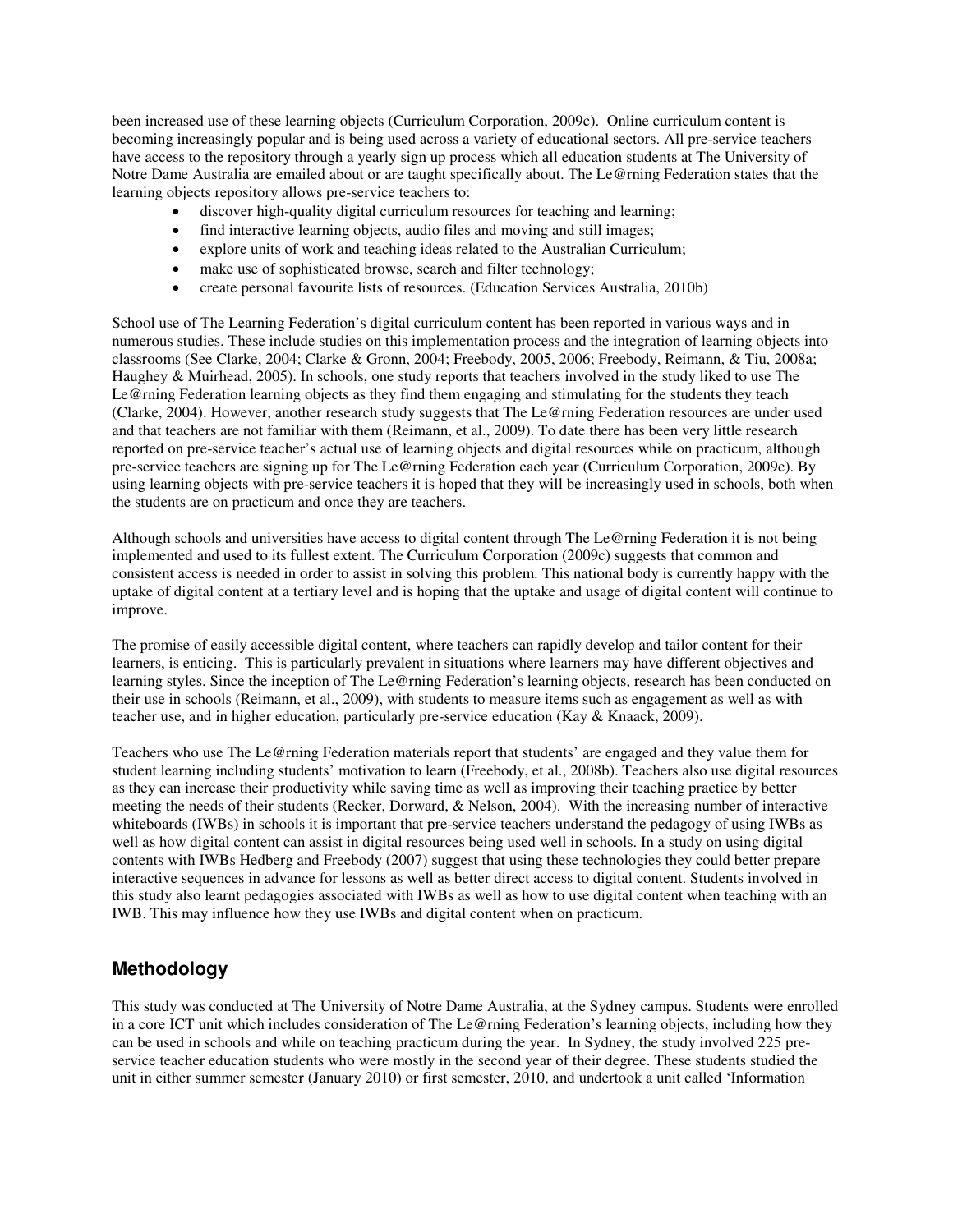Technology for Learning and Teaching'. Students either completed this unit in a one week intensive period during January 2010 or in 6 weeks from February and April, 2010.

The aim of this study is to explore how students use learning objects within their pre-service teacher education courses and how they might apply this knowledge to their practicum context in schools. This paper focuses on the initial teaching of learning objects and how the students used them in the technology unit taught at the time. It is hoped that the results of this study will inform teaching at the university with regards to digital resources and how best students may implement them while on teaching rounds.

The following research questions have been developed for this study:

- 1. How are The Le@rning Federation digital resources implemented into pre-service teacher education courses?
- 2. What types of experiences do pre-service teachers have of The Le@rning Federation digital resources in teacher education units at Notre Dame University Australia?

This study used qualitative research methodology with students completing questionnaires that were placed online. This provided anonymity for the students and allowed easy access to the data by the researcher. Students were surveyed twice, with initially being during the teaching of the unit and then towards the end of their ten week practicum. Only the initial questionnaire data is reported here. Student participation was anonymous and students did not have to complete the questionnaire as per ethics guidelines. The questionnaire was not linked to any assessment for the unit.

## **Results**

The results have been organised into three areas below. These include the university's previous use of learning objects, the background for this study and teaching with learning objects.

#### **Previous use of learning objects**

At The University of Notre Dame Australia, most students get access to The Le@rning Federation through the use of a log-in which is valid for the entire year. This means students can access this digital content any time they have access to the Internet. In 2008, only the Fremantle campus accessed The Le@rning Federation with 218 students signing up (Curriculum Corporation, 2009c). In 2009, from January to March, there were a total of 726 students who signed up, which includes students from both the Fremantle and Sydney campuses. At the time this represented the largest number of registered students for that year from any university in Australia (Curriculum Corporation, 2009c). Throughout the year more students then continued to sign up for access to The Le@rning Federation, although final data is currently unavailable. This current research is now attempting to gain more in-depth data from the students as to how they are using these digital curriculum resources, both in classes and while on practicum. It is important to note that in 2010, students on both campuses that are not undertaking the units involved in the study will be emailed access to The Le@rning Federation so that they also have access for the year. This will allow all students studying at the university to access this digital content.

### **Background for this study**

This year, The University of Notre Dame Australia had 1125 student registrations across all campuses, these being Sydney, Fremantle and Broome. This is the most student registrations amongst the 45 teacher institutions that access The Learning Federation throughout Australia. There were also 35 staff registrations, which demonstrates that the academic staff from the university have also been accessing them.

From the 225 students who completed the questionnaire 61% (n=137) were enrolled to become primary teachers, 31% (n=69) were enrolled to become teachers who are qualified to teach birth to 12 years of age and  $8\%$  (n=19) of participants were enrolled to become secondary teachers. Students were asked if they owned a computer had home, with all students owning one except for one student. Only six students did not have Internet access at home.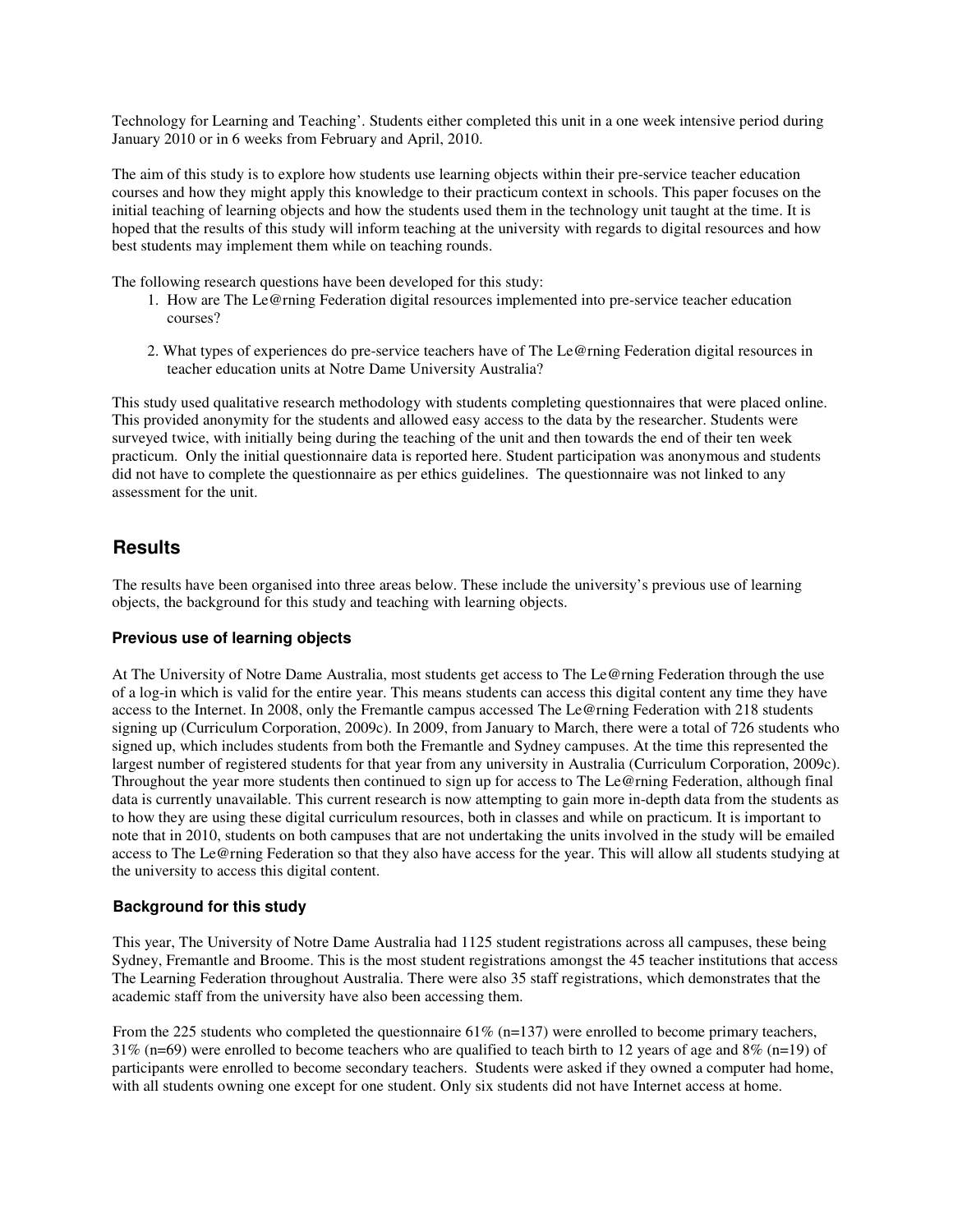#### **Teaching with learning objects**

Learning objects were taught as part of a compulsory second year technology education unit. Students were informed about learning objects and digital resources and shown examples. They were then given the opportunity to sign up for The Le@rning Federation's e-content section that allows all tertiary students access and after being shown several learning objects, how to search the website and the type of content available, students were given time to access the website. The class also discussed how they could use this in their teaching as well as for future university assignments including assignments for the technology unit they were undertaking as they were able to link to learning objects in their interactive whiteboard flipchart assignments. This assignment included students creating a flipchart and lesson plan for a class they might teach in the future. They then presented these flipcharts to the class on the assignment due date.

Students were asked what type of Learning Federation content they used doing their interactive whiteboard presentation. From the 213 students who answered this question responses included learning objects (64%), images (60%), audio (32%) and video (43%). Students were able to check more than one response as they often used more than one type of media.

|                                                                             | <b>Strongly</b><br><b>Disagree</b> | <b>Disagree</b> | <b>Neutral</b> | Agree | <b>Strongly</b><br>Agree | <b>Response</b><br>Count |
|-----------------------------------------------------------------------------|------------------------------------|-----------------|----------------|-------|--------------------------|--------------------------|
| It was easy to scaffold activities around the                               | 2.1%                               | $1.4\%$         | 26.7%          | 60.3% | 10.3%                    | 146                      |
| learning object before and after using it.                                  | (3)                                | (2)             | (39)           | (88)  | (15)                     |                          |
| Using the learning object enhanced lesson                                   | $2.1\%$                            | $1.4\%$         | 20.0%          | 59.3% | 18.6%                    | 145                      |
| planning and creation.                                                      | (3)                                | (2)             | (29)           | (86)  | (27)                     |                          |
| I feel the learning object would enable me to be                            | $0.7\%$                            | 2.8%            | 24.5%          | 58.0% | 14.0%                    | 143                      |
| more certain about my students' comprehension<br>and skill levels.          | (1)                                | (4)             | (35)           | (83)  | (20)                     |                          |
| The learning object/s will be appropriate for                               | $0.7\%$                            | 1.4%            | 18.2%          | 62.9% | 17.5%                    | 143                      |
| future curriculum needs.                                                    | (1)                                | (2)             | (26)           | (90)  | (25)                     |                          |
| I feel the learning object would meet the learning                          | 1.4%                               | $2.1\%$         | 16.2%          | 63.4% | 16.9%                    | 142                      |
| needs of my future students at the appropriate<br>time in the unit of work. | (2)                                | (3)             | (23)           | (90)  | (24)                     |                          |
| The learning object fulfilled a pedagogical need                            | $1.4\%$                            | $6.2\%$         | 32.4%          | 52.4% | $9.7\%$                  | 145                      |
| that was difficult to meet.                                                 | (2)                                | (9)             | (47)           | (76)  | (14)                     |                          |
| The learning object facilitated student                                     | 2.1%                               | 4.2%            | 16.7%          | 61.8% | 15.3%                    | 144                      |
| collaboration.                                                              | (3)                                | (6)             | (24)           | (89)  | (22)                     |                          |
| I would use a learning object again.                                        | $1.4\%$                            | $1.4\%$         | 14.4%          | 52.1% | 31.5%                    | 146                      |
|                                                                             | (2)                                | (2)             | (21)           | (76)  | (46)                     |                          |

#### Table 1: Student opinions about using learning objects to improve learning

Results were positive as to the advantages of pre-service teachers using learning objects in their teaching. This is shown in Table 1 with students being very positive in the range of ways they feel learning objects will enhance student learning. This table shows 70.6% (n=103) of students checked either 'agreed' or 'strongly agreed' that it was easy to scaffold activities around the learning objects before or after using them. This suggests The Le@rning Federation's content embeds easily into the curriculum.  $80\%$  (n=113) of respondents thought the learning object would enhance the lesson creation and 72% (n=103) of respondents felt 'the learning object would enable me to be more certain about my students' comprehension and skill levels'. There were 62% (n=90) of responses that indicate that 'the learning object fulfilled a pedagogical need that was difficult to meet'. This shows that learning objects have an important and positive place in the classroom their use can improve teaching.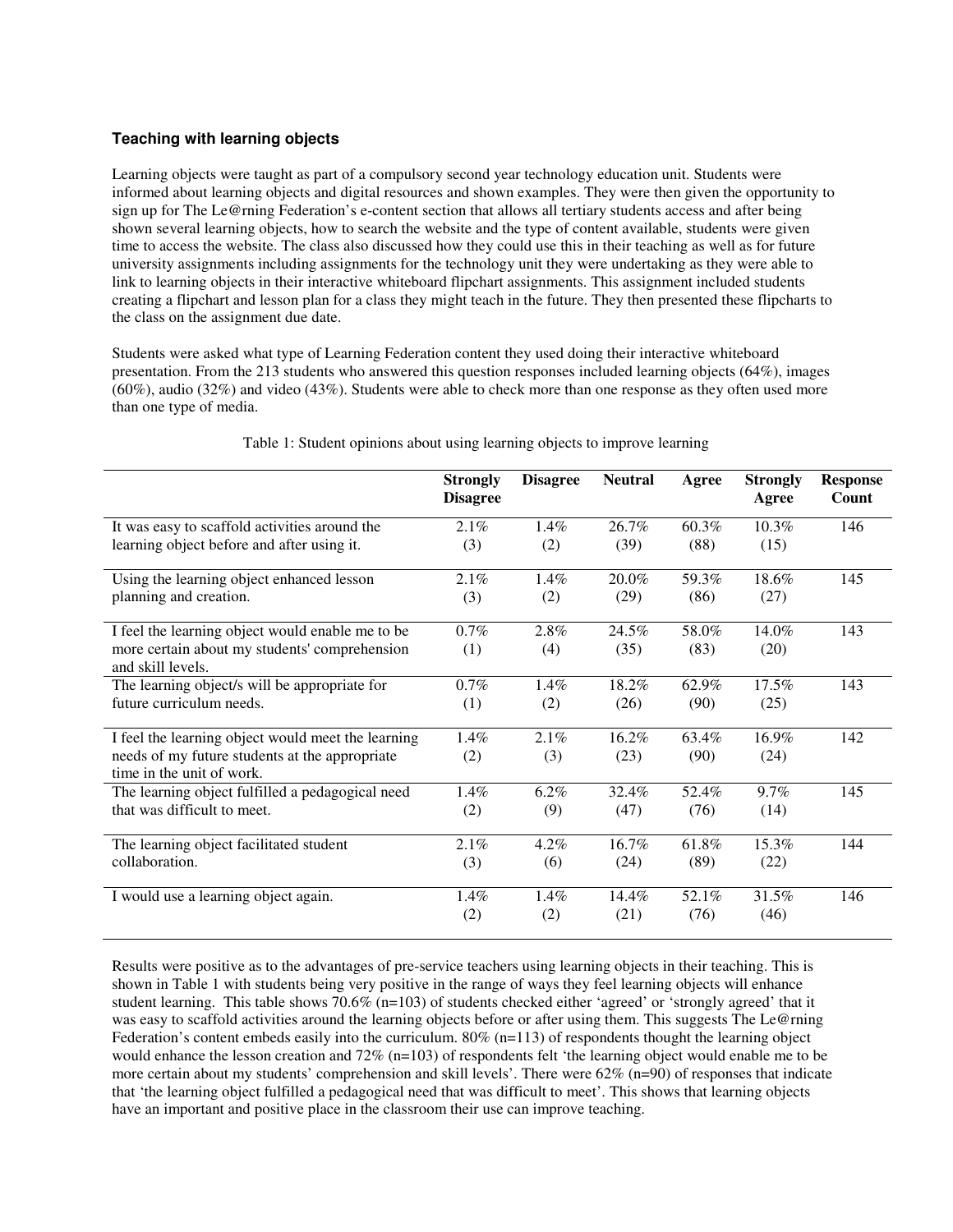Students used the learning objects in their presentations in various ways. Over half the students indicated they would use them 'to help students develop new knowledge, a concept or skill' with 51.2% (n=85) of students indicating this. This is supported by student comments from when they were asked open ended questions. One student reported "I think the learning object is a great way of supporting the concepts that are trying to be taught and also a good way for reinforcing the key concepts that are trying to be taught".

Students felt it was important to be able to use learning objects in their interactive whiteboard flipcharts. This is indicated with 41.6% (n=69) of responses. 40.4% (n=67) of students also added learning objects to their assignment 'as a stimulus for discussion, developing higher order thinking skills or critical literacy'. One student recorded "students were actively engaged in the thought and learning processes promoting higher order thinking". Another student recorded "they allow students to be engaged and interacting. They use higher order thinking and require internal learning". While another simply reported that students would have "deeper knowledge gained".

Students were asked how helpful was the use of the learning object in supporting their teaching. The results of this question are very positive with  $63.5\%$  (n=120) of respondents stating they are 'very helpful' or 'extremely helpful'. No respondents felt they were 'not at all helpful', while 36.5% (n=69) felt they were 'somewhat helpful'. 66% (n=124) of students also indicated they feel that learning objects are either 'very helpful' or 'extremely helpful' in supporting student learning with another 33.5% (n=63) indicating they are 'somewhat helpful'. Students wrote:

- "the learning objects matched my lesson great, both learning objects were helpful in supporting student learning as they were interactive and would engage student learning".
- "learning objects help support content and often provide interactive, engaging ways to do this".

Students were asked an open ended question about what they think are the best things about using learning objects in their teaching. The main reasons students think are the best things are increased student engagement and improved learning outcomes. Other responses varied but included reasons such as:

- A "learning object was used as a tool for the lesson not as a lesson based on the learning object, so it helped reach the lesson goal but was not the most important thing in the lesson".
- "Show students visually what was expected of them".
- "More engaging and interactive for students".
- "The learning object reinforced the lessons objectives [sic] in a practical, fun and stimulating manner".
- "It was visually appealing, engaging, interactive, provoked discussion, served as a consolidation of student knowledge, as well as acting as an informal assessment tool to gauge what student's had got out of the lesson. It also appealed to multiple learning styles, integrating visual, auditory, kinaesthetic components".

Finally students were asked if they think they will use learning objects and content from The Le@rning Federation while out in schools on practicum. An overwhelming  $96\%$  (n=188) of students indicated they would use them. This response is very encouraging and suggests students are keen to use them if they have access to them on practicum.

## **Conclusion**

This study investigated the implementation and use of learning objects and digital curriculum content by pre-service teachers. This study suggests that student's value using learning objects and that they feel there are numerous advantages to including their use in their teaching. Recker et al. (2004) suggest that more research be conducted insitu to see how digital resources are being used. This study is attempting to do this by focusing on pre-service teachers as they may be able to promote change when in schools so that other teachers are increasingly using them. Future studies will investigate how these students used learning objects from The Le@rning Federation while on practicum.

In a recent report written by Gaffney (2010) he suggested four principles for embedding digital curriculum resources into teaching practice. Pre-service teachers would benefit from being made aware of these in the future as it may assist them in their uptake of learning objects and digital curriculum resources. Unfortunately this report only became available after the pre-service teachers were taught this year, but it is hoped the principles will be embedded into teaching from next year.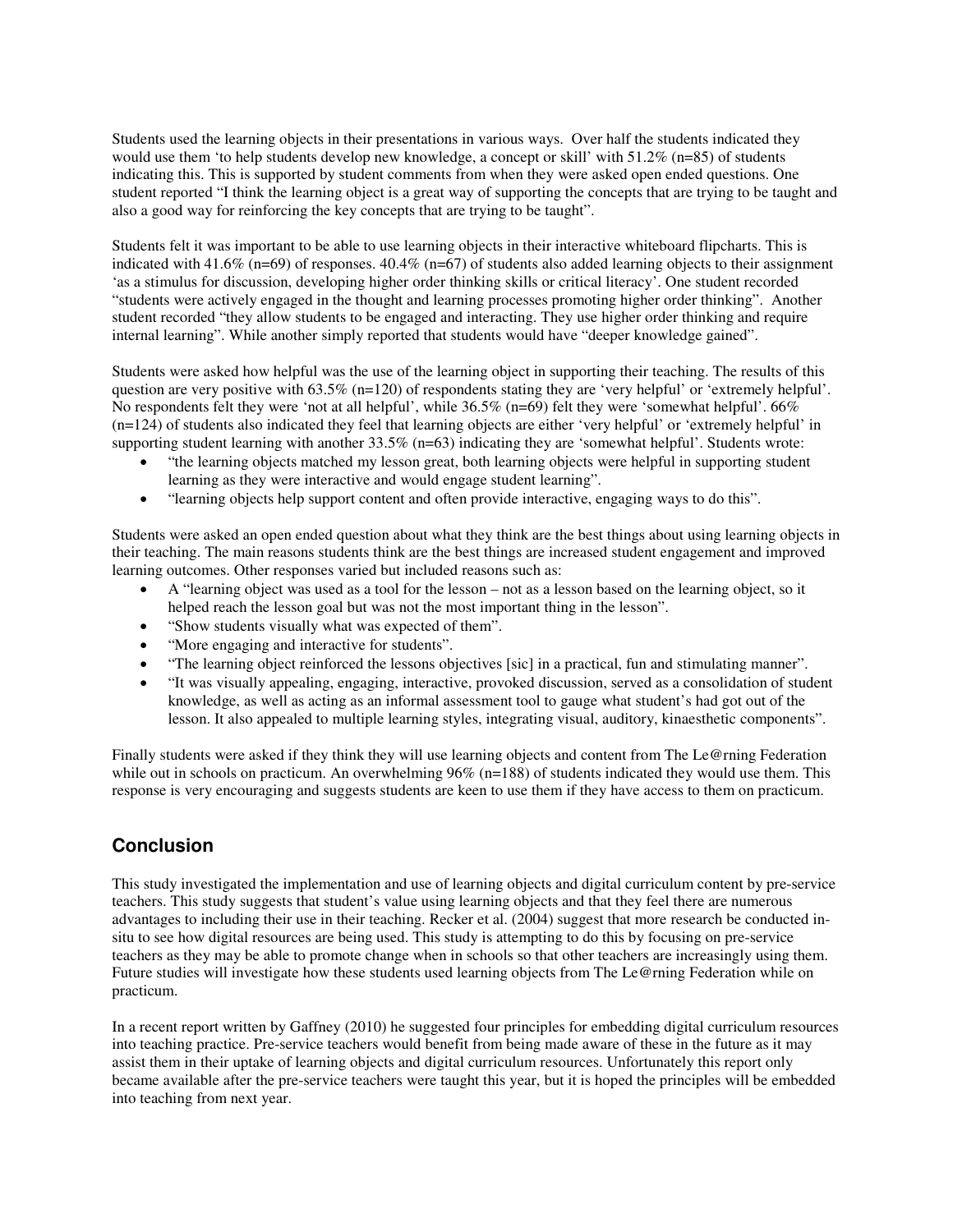There is currently a need to teach our pre-service teachers to be innovators in the adoption of technology as suggested by Freebody, Reimann and Tiu (Freebody, et al., 2008a). By teaching current pedagogy it is hoped that students will enter teaching with the skills to be innovators. The staff at The University of Notre Dame Australia are going a long way towards this by explicitly teaching learning objects and digital learning curriculum to pre-service teachers as well as through their encouragement of students using learning objects in their assignments.

### **References**

- Baker, R. (2010). Pedagogies and Digital Content in the Australian School Sector Retrieved 29th April, 2010, from http://www.thelearningfederation.edu.au/verve/\_resources/Pedagogies\_Report.pdf
- Clarke, O. (2004). *Using digital content in authentic curriculum P-10 contexts: What do teachers have to say?* Paper presented at the Australian Association for Research in Education Conference, Melbourne, Australia.
- Clarke, O., & Gronn, D. (2004). Learning by design: TLF Mathematics and numeracy learning objects in classroom contexts in the Catholic Archdiocese of Melbourne (pp. 46). Melbourne: The Learning Federation.
- Curriculum Corporation. (2009a). The Le@rning Federation: About us. Retrieved 16th December, 2009, from http://www.thelearningfederation.edu.au/for\_jurisdictions/about\_tlf/about\_tlf.html
- Curriculum Corporation. (2009b). The Learning Federation: For teachers. Retrieved 16th December, 2009, from http://www.thelearningfederation.edu.au/for\_teachers/for\_teachers\_intro.html
- Curriculum Corporation. (2009c). *Use of The Le@rning Federation digital curriculum resources in Australian preservice tertiary insitutions.* Melbourne: Curriculum Corporation Retrieved from http://www.thelearningfederation.edu.au/verve/\_resources/TI\_snapshot\_report\_apr\_09.pdf.
- Curriculum Corporation. (2010). Achievements. Retrieved 29th April, 2010, from http://www.thelearningfederation.edu.au/for\_jurisdictions/about\_tlf/achievements/achievements.html
- Education Services Australia. (2010a). The Le@rning Federation: Frequently Asked Questions. Retrieved 5th November, 2010, from

http://www.thelearningfederation.edu.au/faqs.html#What\_is\_a\_digital\_curriculum\_resource

- Education Services Australia. (2010b). Universities and TAFE institutions Retrieved 6th November, 2010, from http://www.thelearningfederation.edu.au/for\_teachers/access\_information/universities\_and\_tafe\_institutions/univ ersities\_and\_tafe\_institutions.html
- Freebody, P. (2005, 25th April, 2005). Does the use of online curriculum content enhance motivation, engagement and learning? Retrieved 30th August, 2006, from http://www.thelearningfederation.edu.au/tlf2/showMe.asp?nodeID=891
- Freebody, P. (2006, January 2006). Early-stage use of The Le@rning Federation's learning objects in schools: Results of a field review Retrieved 30th August, 2006, from http://www.thelearningfederation.edu.au/tlf2/showMe.asp?nodeID=891
- Freebody, P., Reimann, P., & Tiu, A. (2008a). Alignment of perceptions about the uses of ICT in Australian and New Zealand schools: A report for The Le@rning Federation of a survey of teachers, principals, other school learders and sector personnel. Retrieved from

http://www.thelearningfederation.edu.au/verve/\_resources/Alignment\_Report\_Final.pdf

- Freebody, P., Reimann, P., & Tiu, A. (2008b). Alignment of perceptions about the uses of ICT in Australian and New Zealand schools: Survey Report. Retrieved from http://www.thelearningfederation.edu.au/verve/\_resources/Survey\_Report.pdf
- Gaffney, M. (2010). Enhancing teachers' take-up of digital content: Factors and design principles in technology adoption. Retrieved 6th November, 2010, from http://www.thelearningfederation.edu.au/verve/\_resources/Enhancing\_Teacher\_Takeup\_of\_Digital\_Content\_Re port.PDF
- Haughey, M., & Muirhead, B. (2005). The pedagogical and multimedia designs of learning objects for schools. *Australasian Journal of Educational Technology, 21*(4), 470-490.
- Hedberg, J., & Freebody, K. (2007). Towards a disruptive pedagogy: Classroom practices that combine interactive whiteboards with TLF digital content. Retrieved 1st May, 2010, from http://www.thelearningfederation.edu.au/verve/\_resources/towards\_a\_disruptive\_pedagogy.pdf

Institute of Electrical and Electronics Engineers Inc. (2005). WG12: Learning Object Metadata. Retrieved

December 18, 2009, from http://ltsc.ieee.org/wg12/